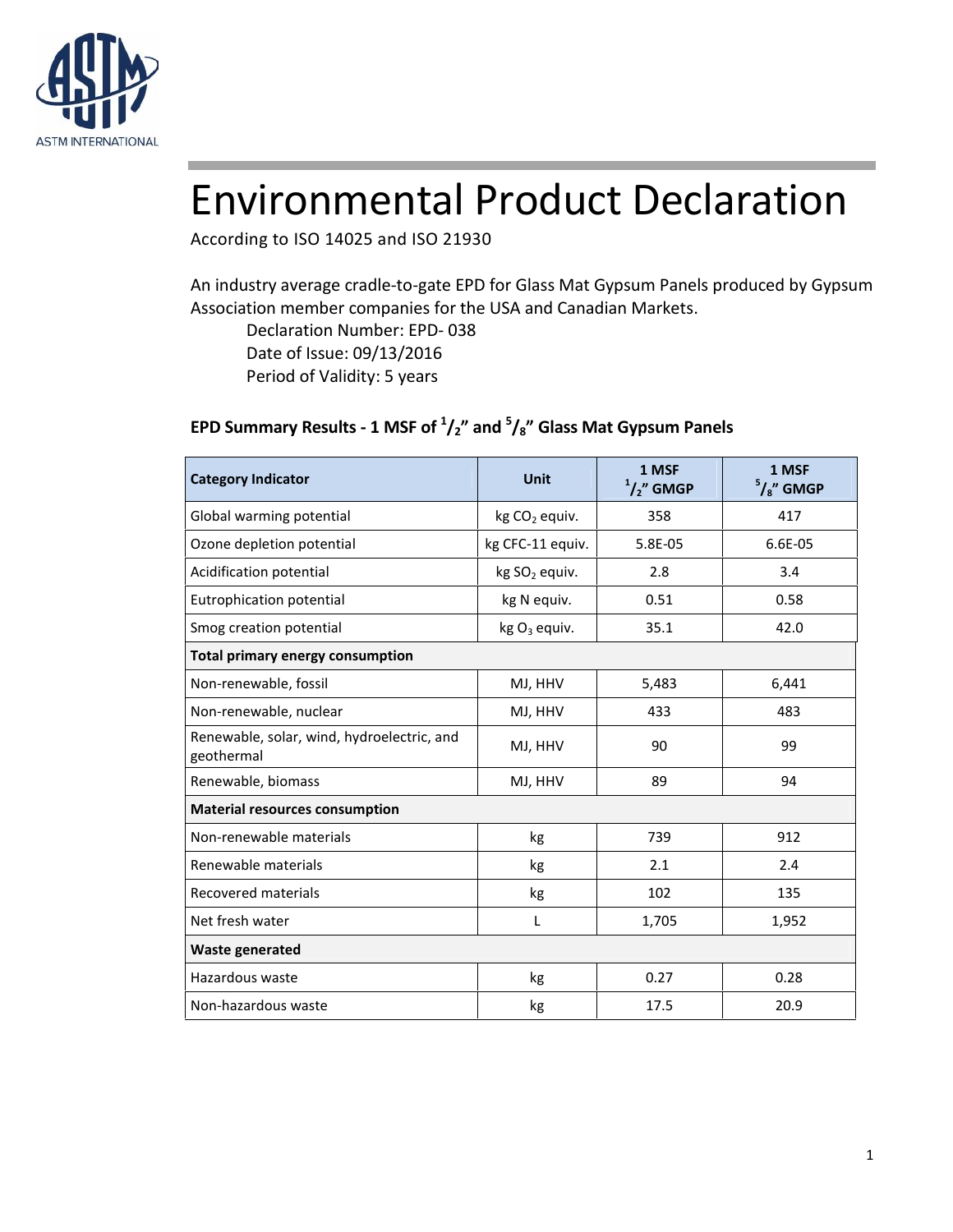

# **ASTM International Certified Environmental Product Declaration**

This is an industry average business-to-business Type III environmental product declaration (also known as an "industry-wide" or "generic" cradle-to-gate EPD) for glass mat gypsum panels as manufactured by the Gypsum Association member companies in the USA and Canada. This declaration has been prepared in accordance with ISO 14025 [5], ISO 21930 [6], ISO 14040 [2], ISO 14044 [3] the governing glass mat gypsum panels category rules [1] and ASTM International's EPD program operator rules [7].

The intent of this document is to further the development of environmentally compatible and more sustainable construction products by providing comprehensive environmental information related to potential impacts of glass mat gypsum panels available in the USA and Canada in accordance with international standards.

# **Environmental Product Declaration Summary**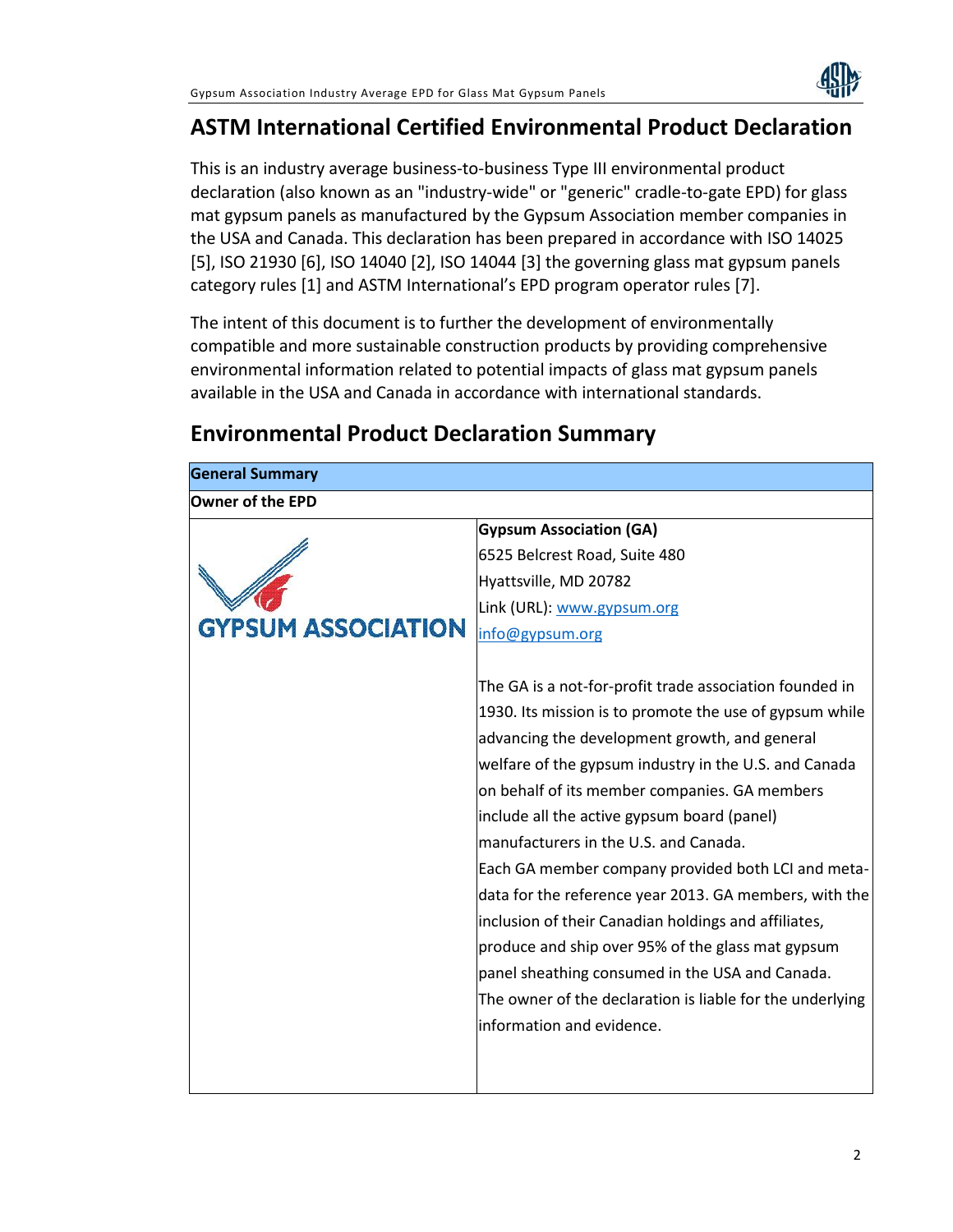

| <b>GA Member Companies Corporate Locations</b> |                                                              |
|------------------------------------------------|--------------------------------------------------------------|
|                                                | <b>American Gypsum Company LLC</b>                           |
| <b>AMERICAN</b>                                | 3811 Turtle Creek Blvd., Suite 1200                          |
|                                                | Dallas, TX 75219, USA                                        |
|                                                | Member Link (URL):                                           |
|                                                | http://www.americangypsum.com/                               |
| <b>CertainTeed</b>                             | <b>CertainTeed Gypsum, Inc.</b>                              |
|                                                | CertainTeed Gypsum Canada, Inc.                              |
| <b>SAINT-GOBAIN</b>                            | 20 Moores Road                                               |
| Gypsum                                         | Malvern, PA 19355, USA                                       |
|                                                | Member Link (URL):                                           |
|                                                | http://www.certainteed.com/gypsum                            |
|                                                | <b>Continental Building Products Operating Company, LLC</b>  |
|                                                | 12950 Worldgate Drive                                        |
|                                                | Suite 700, Herndon, VA 20170, USA                            |
|                                                | Member Link (URL):                                           |
|                                                | http://www.continental-bp.com/en/                            |
| <b>BUILDING PRODUCTS</b>                       |                                                              |
|                                                | <b>Georgia-Pacific Gypsum LLC</b><br>133 Peachtree Street NE |
|                                                |                                                              |
|                                                | Atlanta, GA 30303, USA<br>Member Link (URL):                 |
| <b>Georgia-Pacific</b>                         | http://www.buildgp.com/Georgia-Pacific-Gypsum                |
| Gypsum                                         |                                                              |
|                                                | <b>National Gypsum Company</b>                               |
| <b>National William</b>                        | 2001 Rexford Road                                            |
|                                                | Charlotte, North Carolina 28211, USA                         |
| <b>Gypsum.</b>                                 | Member Link (URL):                                           |
|                                                | http://nationalgypsum.com/                                   |
|                                                | PABCO <sup>®</sup> Gypsum                                    |
| <b>PABCO</b> Gypsum                            | a division of PABCO® building products, LLC                  |
| what the job demands"                          | 10600 White Rock Road, Suite 100                             |
|                                                | Rancho Cordova, CA 95670, USA                                |
|                                                | Member Link (URL):                                           |
|                                                | http://www.pabcogypsum.com/                                  |
|                                                |                                                              |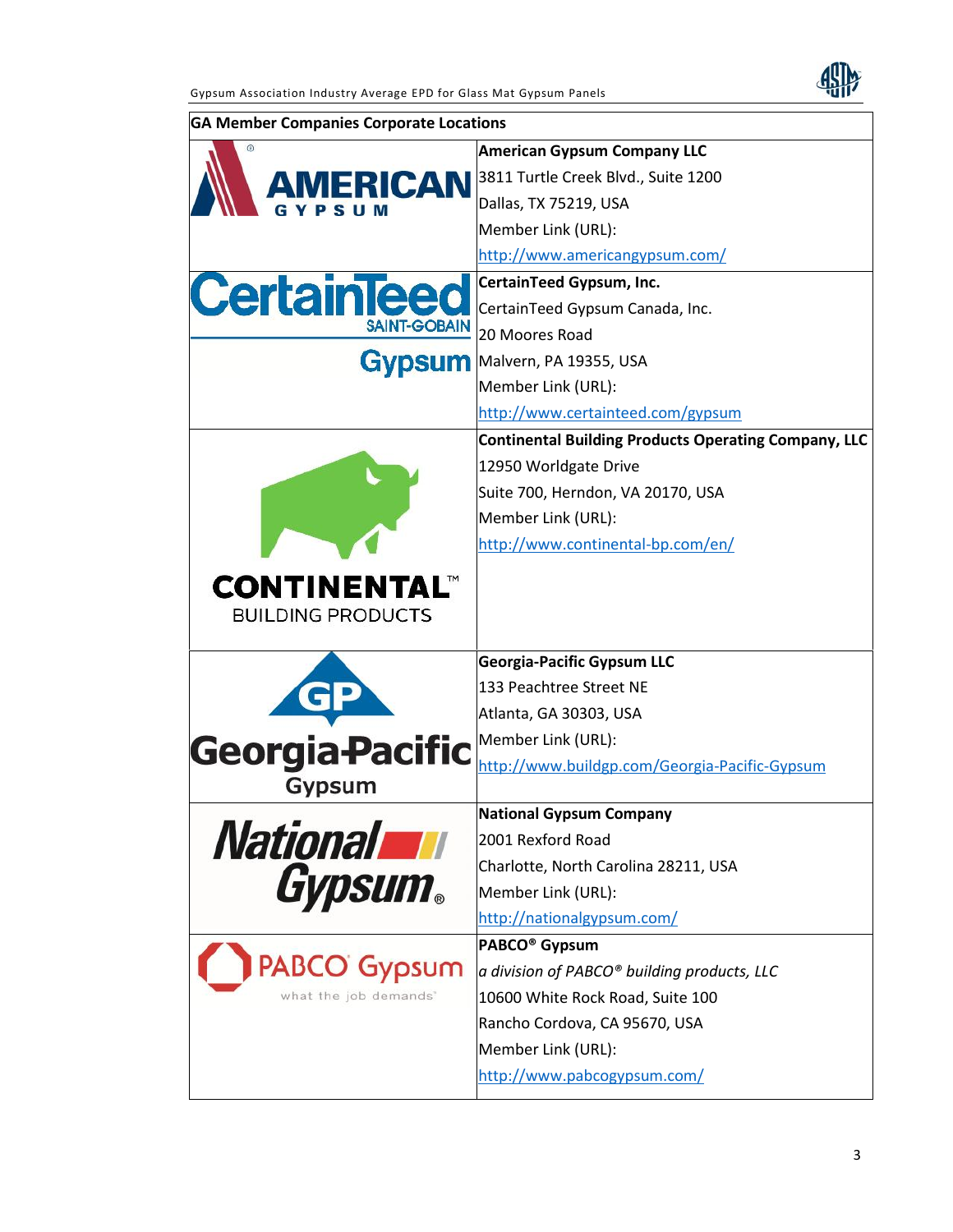

| <b>GA Member Companies Corporate Locations (continued)</b> |               |                                                                      |                                                           |                           |  |
|------------------------------------------------------------|---------------|----------------------------------------------------------------------|-----------------------------------------------------------|---------------------------|--|
|                                                            |               |                                                                      | <b>United States Gypsum Company</b>                       |                           |  |
|                                                            |               |                                                                      | 550 West Adams Street                                     |                           |  |
| <b>USG</b>                                                 |               |                                                                      | Chicago, IL 60661-3676, USA                               |                           |  |
|                                                            |               |                                                                      | Member Link (URL):                                        |                           |  |
|                                                            |               |                                                                      | http://www.usg.com/content/usgcom/en.html                 |                           |  |
|                                                            |               |                                                                      |                                                           |                           |  |
|                                                            |               | <b>CGC INC.</b>                                                      |                                                           |                           |  |
| CGC                                                        |               |                                                                      | 350 Burnhamthorpe Road West                               |                           |  |
|                                                            |               |                                                                      | 5th Floor Mississauga, ON, L5B 3J1, Canada                |                           |  |
|                                                            | ÏΜ            | Member Link (URL):                                                   |                                                           |                           |  |
|                                                            |               |                                                                      | http://www.usg.com/content/usgcom/en CA east.html         |                           |  |
| <b>Product Group and Name</b>                              |               |                                                                      | <b>Glass Mat Gypsum Panel</b>                             |                           |  |
| <b>Product Definition</b>                                  |               |                                                                      | Glass mat gypsum panels (known as glass mat panels)       |                           |  |
|                                                            |               | are designed to be used as exterior substrate or                     |                                                           |                           |  |
|                                                            |               |                                                                      | sheathing for weather barriers. The substrates consist of |                           |  |
|                                                            |               |                                                                      | a noncombustible water-resistant gypsum core,             |                           |  |
|                                                            |               | surfaced with glass mat partially or completely                      |                                                           |                           |  |
|                                                            |               |                                                                      | embedded in the core [9].                                 |                           |  |
|                                                            |               |                                                                      |                                                           |                           |  |
| <b>Product Category Rules (PCR)</b>                        |               | ASTM International, Product Category Rules for                       |                                                           |                           |  |
|                                                            |               | Preparing an Environmental Product Declaration for                   |                                                           |                           |  |
|                                                            |               | Glass Mat Gypsum Panels, August 2016 [1].                            |                                                           |                           |  |
| <b>Certification Period</b>                                |               |                                                                      | $09.13.2016 - 09.13.2021$                                 |                           |  |
| <b>Declared Unit</b>                                       |               | 1,000 square feet (1MSF) of Glass Mat Gypsum Panel                   |                                                           |                           |  |
|                                                            |               | with a nominal finished thickness of $\frac{1}{2}$ and $\frac{5}{8}$ |                                                           |                           |  |
| <b>ASTM Declaration Number</b>                             |               | <b>EPD-038</b>                                                       |                                                           |                           |  |
|                                                            |               |                                                                      |                                                           |                           |  |
| <b>EPD Information</b>                                     |               |                                                                      |                                                           |                           |  |
|                                                            |               |                                                                      | <b>ASTM International</b>                                 |                           |  |
| <b>Program Operator</b>                                    |               |                                                                      |                                                           |                           |  |
|                                                            |               | <b>Gypsum Association (GA)</b>                                       |                                                           |                           |  |
| <b>Declaration Holder</b>                                  |               |                                                                      |                                                           |                           |  |
| <b>Product group</b>                                       | Date of Issue |                                                                      | <b>Period of Validity</b>                                 | <b>Declaration Number</b> |  |
| Glass Mat Gypsum Panel                                     | 09/13/2016    |                                                                      | 5 years                                                   | <b>EPD-038</b>            |  |
|                                                            |               |                                                                      |                                                           |                           |  |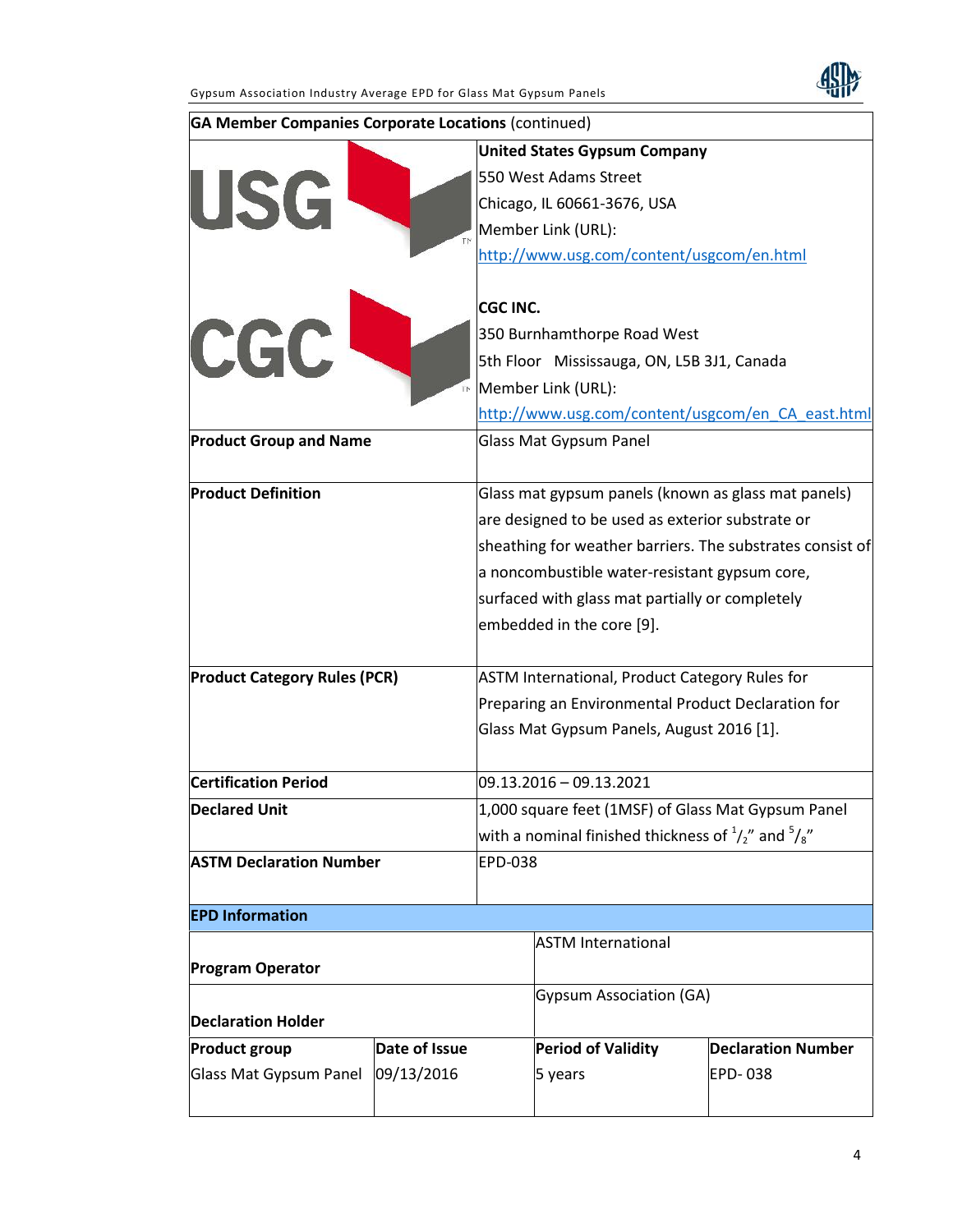

#### **Declaration Type**

A "cradle-to-gate" EPD for Glass Mat Gypsum Panels manufactured by GA members. Activity stages or information modules covered include production with the product ready for shipment at the manufacturing plant (modules A1 to A3). The declaration is intended for use in Business-to- Business (B-to-B) communication.

**Applicable Countries**

United States and Canada

#### **Product Applicability**

Glass Mat Gypsum Panels are typically used as exterior building envelope sheathing providing weather barriers, mold and fire resistance for new construction or renovation work.

#### **Content of the Declaration**

This declaration follows Section 11; Content of the EPD, ASTM International, Product Category Rules for Preparing an Environmental Product Declaration for Glass Mat Gypsum Panels, March 2016.

| This EPD was independently verified<br>by ASTM in accordance with ISO 14025: |                                              |                                               |  |  |
|------------------------------------------------------------------------------|----------------------------------------------|-----------------------------------------------|--|--|
|                                                                              |                                              | Holly & Brooke                                |  |  |
| Internal<br><b>External</b>                                                  | <b>Tim Brooke</b>                            |                                               |  |  |
|                                                                              | 100 Barr Harbor Drive, PO Box C700           |                                               |  |  |
|                                                                              | West Conshohocken, PA 19428-2959, USA        |                                               |  |  |
|                                                                              | X                                            | www.astm.org/EPDs.htm                         |  |  |
|                                                                              | <b>EPD Project Report Information</b>        |                                               |  |  |
| <b>EPD Project Report</b>                                                    |                                              | An Industry Average Cradle-to-Gate Life Cycle |  |  |
|                                                                              |                                              | Assessment of Glass Mat Gypsum Panel for the  |  |  |
|                                                                              |                                              | USA and Canadian Markets, August 2016.        |  |  |
| <b>Prepared by</b>                                                           |                                              | Lindita Bushi, Jamie Meil and Grant Finlayson |  |  |
|                                                                              | Athena Sustainable Materials Institute       |                                               |  |  |
|                                                                              | <b>Athena</b>                                | 119 Ross Avenue, Suite 100                    |  |  |
|                                                                              | Sustainable Materials                        | Ottawa, Ontario, Canada K1Y 0N6               |  |  |
|                                                                              | <b>Institute</b>                             | email: info@athenasmi.org                     |  |  |
|                                                                              |                                              | www.athenasmi.org                             |  |  |
|                                                                              | This EPD project report was independently    | Thomas P. Gloria, Ph.D.                       |  |  |
|                                                                              | verified by in accordance with ISO 14025 and | <b>Industrial Ecology Consultants</b>         |  |  |
| the reference PCR:                                                           |                                              | 35 Bracebridge Rd.                            |  |  |
|                                                                              |                                              | Newton, MA 02459-1728                         |  |  |
|                                                                              |                                              | direct: 617.553.4929                          |  |  |
|                                                                              |                                              | mobile: 857.636.0585                          |  |  |
|                                                                              |                                              | email: t.gloria@industrial-ecology.com        |  |  |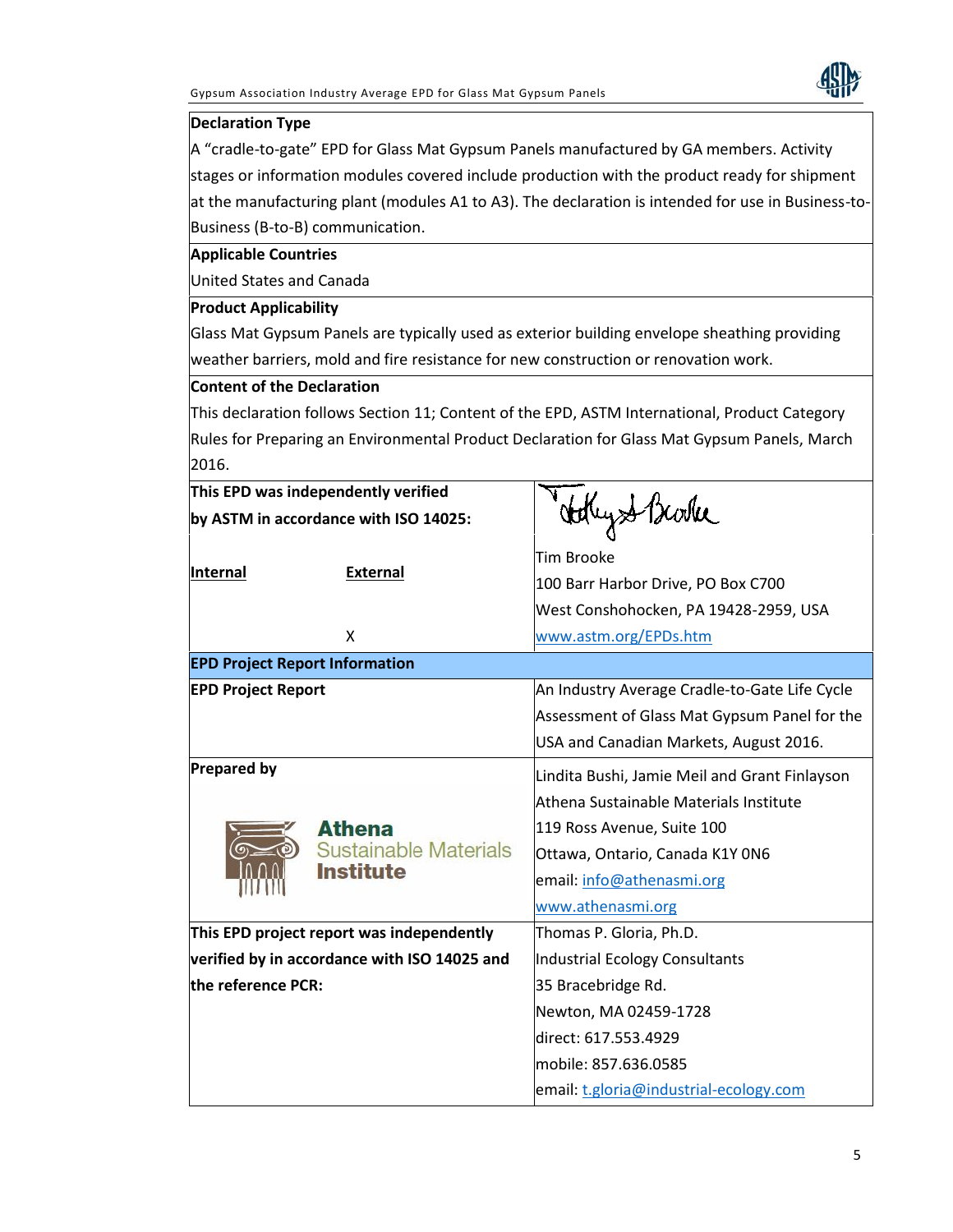Gypsum Association Industry Average EPD for Glass Mat Gypsum Panels



| <b>PCR Information</b>       |                                                       |  |  |
|------------------------------|-------------------------------------------------------|--|--|
| <b>Program Operator</b>      | <b>ASTM International</b>                             |  |  |
|                              | <b>ASTM International, Product Category Rules for</b> |  |  |
| <b>Reference PCR</b>         | Preparing an Environmental Product                    |  |  |
|                              | Declaration for Glass Mat Gypsum Panels               |  |  |
|                              |                                                       |  |  |
| Date of Issue                | August 2016                                           |  |  |
| PCR review was conducted by: | Gary Jakubcin, B&G Jakubcin and Associates,           |  |  |
|                              | LLC (Chairperson)                                     |  |  |
|                              | email: gary.jakubcin@gmail.com                        |  |  |
|                              | Steven Butler, ACG Materials                          |  |  |
|                              | Mark Flumiani, Innogyps                               |  |  |
|                              |                                                       |  |  |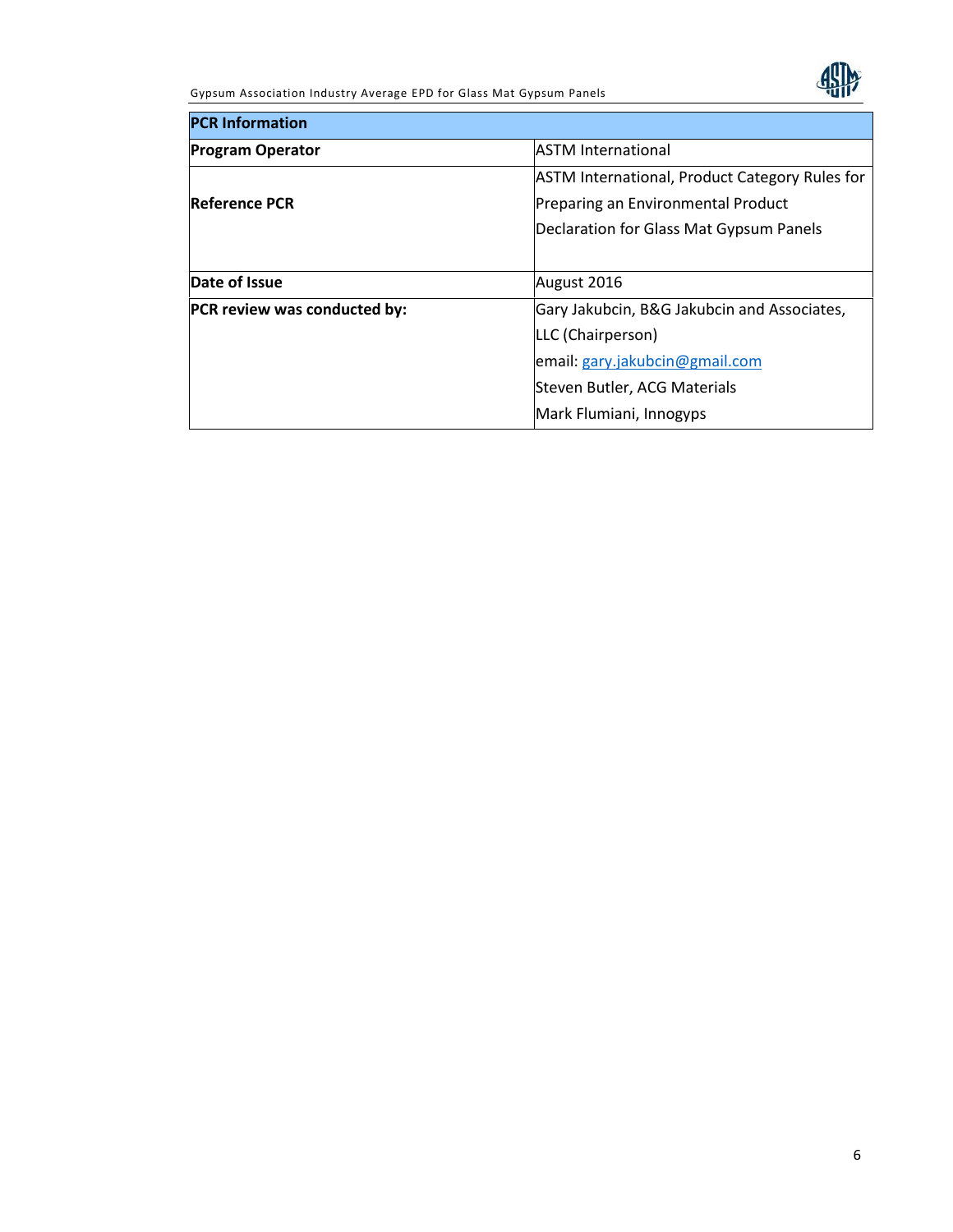

# 1 PRODUCT IDENTIFICATION

### **1.1 PRODUCT DEFINITION**

Glass mat gypsum panels (GMGP) UNSPSC Code 30161500, as defined in ASTM C1177/C1177M are designed to be used as an exterior substrate or sheathing for weather barriers [9]. The substrates consist of a noncombustible water-resistant gypsum core, surfaced with a glass mat partially or completely embedded in the core [9]. Typically, GMGPs are 4' wide and 8' length panels (4'×8') produced with a square edge and are compatible with most exterior wall and roof applications. GMGP may be available in other lengths and can vary in thickness and fire rating properties depending on the application (e.g., tile backer board). The focus of this industry average LCA study is exterior sheathing applications for panels with a finished nominal thickness of  $\frac{1}{2}$ " and  $5/8$ ". GMGPs are also proprietary products and while they all employ glass matting and a water-resistant gypsum core the panel composition varies across manufacturers.



### **Figure 1 Glass Mat Gypsum Panels**

#### **1.2 PRODUCT STANDARD**

Applicable product standards for GMGPs (UNSPSC Code 30161500) include:

- ASTM C1177/C1177M *Specification for Glass Mat Gypsum Substrate for Use as Sheathing*
- ASTM C11 *Terminology Relating to Gypsum and Related Building Materials and Systems*
- ASTM C22/C22M *Specification for Gypsum*
- ASTM C473 *Test Methods for Physical Testing of Gypsum Panel Products*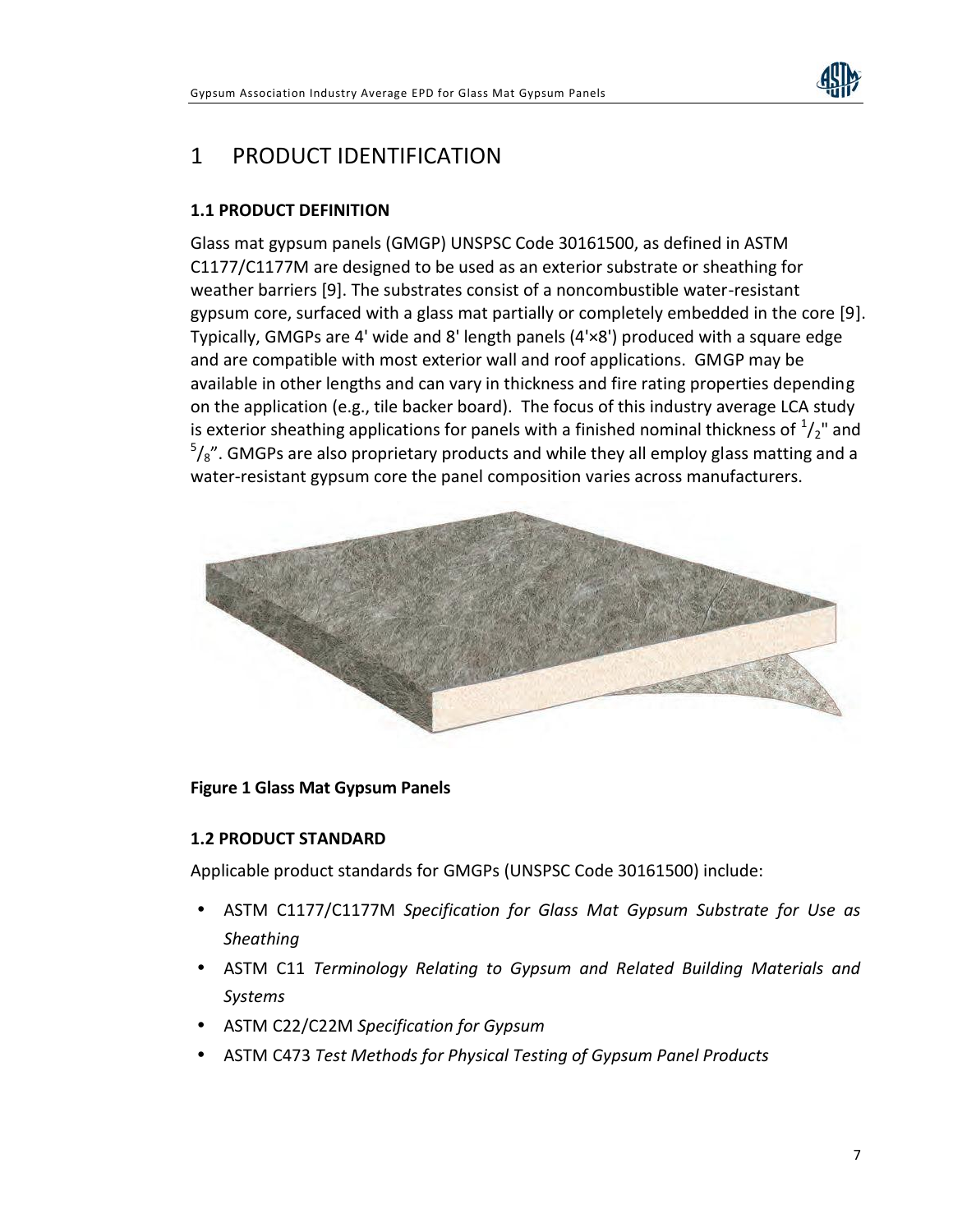

- ASTM C1264 *Specification for Sampling, Inspection, Rejection, Certification, Packaging, Marking, Shipping, Handling, and Storage of Gypsum Panel Products*
- ASTM E119 *Test Methods for Fire Tests of Building Construction and Materials*

### 2 PRODUCT APPLICATION

GMGPs are typically used as exterior building envelope sheathing providing weather barriers, mold and fire resistance for new construction or renovation work.

# 3 DECLARED UNIT

The declared unit is 1,000 square feet (1MSF) of GMGPs with a nominal finished thickness of  $^{1}/_{2}$ " and  $^{5}/_{8}$ " [1].

# 4 MATERIAL CONTENT

Table 1 below presents the weighted average composition by input material for one thousand square feet (1MSF) of  $\frac{1}{2}$ " and  $\frac{5}{8}$ " GMGPs as derived from the GA member facilities LCI data collection for the reference year 2013.

| <b>Inputs</b>                                | <b>Units</b> | $1/2$ ," GMGP | $5/8$ " GMGP |  |
|----------------------------------------------|--------------|---------------|--------------|--|
| Gypsum material and glass matting            |              |               |              |  |
| Natural gypsum ore                           | Pounds       | 1,440         | 1,816        |  |
| Pre-consumer gypsum-<br>FGD synthetic gypsum | Pounds       | 205           | 275          |  |
| Post-consumer gypsum <sup>-</sup>            | Pounds       | 19.1          | 23.6         |  |
| Glass matting                                | Pounds       | 99.0          | 99.0         |  |
| Additives (both dry and wet)                 |              |               |              |  |
| Starch                                       | Pounds       | 0.4           | 0.4          |  |
| Fiberglass (other than matting above)        | Pounds       | 2.8           | 4.2          |  |
| Dispersant                                   | Pounds       | 2.6           | 2.8          |  |
| Retarder                                     | Pounds       | 0.3           | 0.3          |  |
| Potassium Sulfate                            | Pounds       | 2.2           | 2.3          |  |
| Dextrose                                     | Pounds       | 0.01          | 0.00         |  |
| Boric Acid                                   | Pounds       | 0.09          | 0.16         |  |
| Land Plaster                                 | Pounds       | 1.2           | 1.5          |  |

### **Table 1: Weighted Average Material Content for 1MSF of GMGPs by Thickness**

 $^{1}$  Post-consumer gypsum includes GMGP on-site construction off-cuts and recovered gypsum material collected from demolition sites.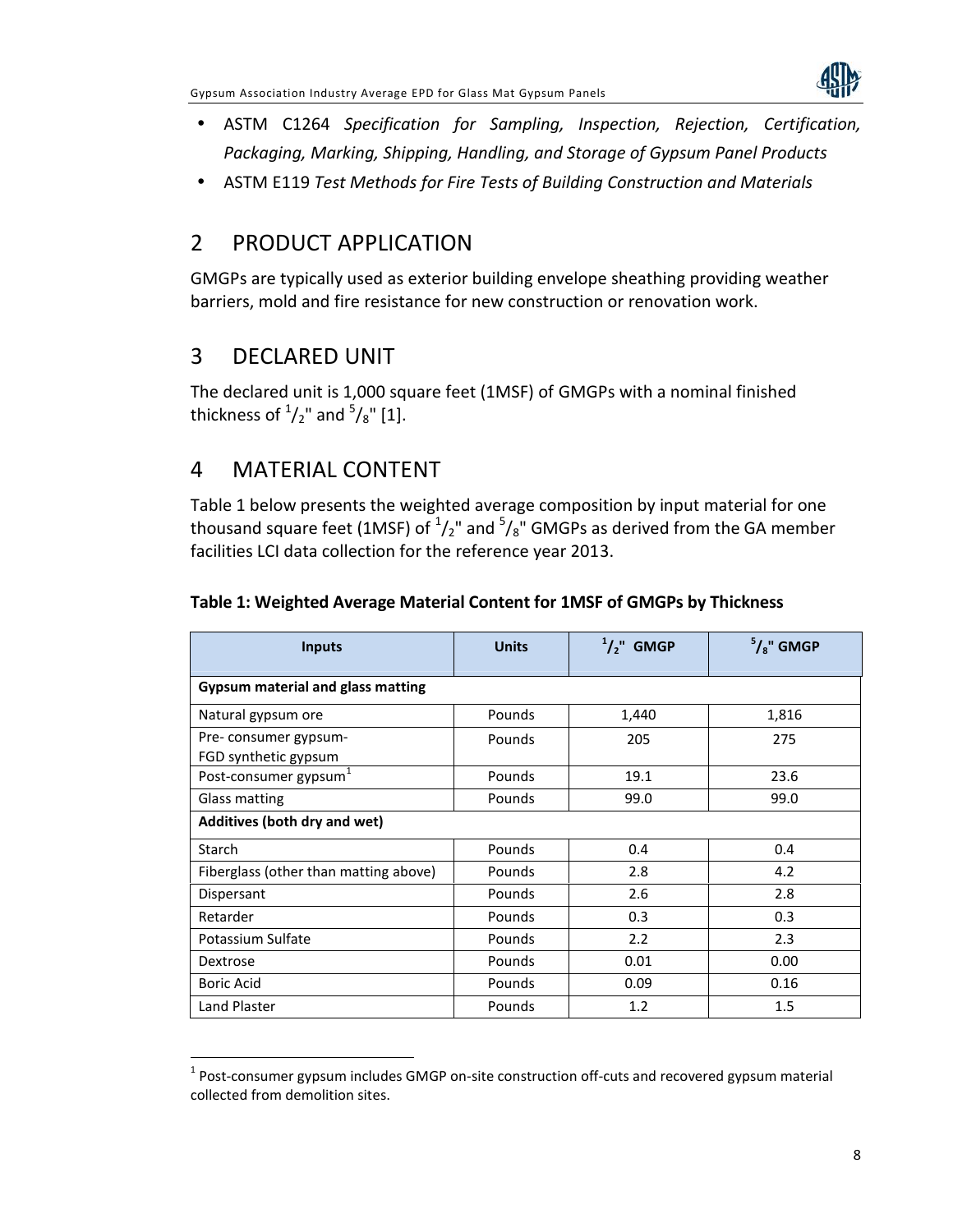Gypsum Association Industry Average EPD for Glass Mat Gypsum Panels



| <b>Inputs</b><br>(Table 1 continued)                                                                                            | <b>Units</b>  | $1/2$ " GMGP | $5/8$ " GMGP |
|---------------------------------------------------------------------------------------------------------------------------------|---------------|--------------|--------------|
| Foaming agent (soap)                                                                                                            | Pounds        | 0.4          | 0.4          |
| Ball mill (BM) accelerator                                                                                                      | Pounds        | 2.6          | 2.6          |
| <b>Edge Paste</b>                                                                                                               | Pounds        | 2.2          | 2.3          |
| Fly ash                                                                                                                         | Pounds        | 0.6          | 0.6          |
| Silicone products                                                                                                               | Pounds        | 8.8          | 9.8          |
| Wax                                                                                                                             | Pounds        | 0.8          | 0.9          |
| Biocide, sodium omadine, sodium<br>trimetaphosphate (STMP), barium<br>metaborate monohydrate (Busan) and<br>emulsion solids $2$ | Pounds        | 0.5          | 1.0          |
| Prime paint                                                                                                                     | Pounds        | 2.4          | 2.4          |
| Water                                                                                                                           | Pounds        | 1,365        | 1,734        |
| Total (wet weight)                                                                                                              | Pounds        | 3,089        | 3,886        |
| Finished density (with 1.7% MC)                                                                                                 | <b>Pounds</b> | 2,027        | 2,578        |
| Final moisture content (MC)                                                                                                     | %             | 1.7%         | 1.7%         |

### 5 PRODUCT STAGE

The Product Stage includes the following modules [1]:

- A1 Raw material supply;
- A2 Transport to the manufacturer; and
- A3 Manufacturing operations.

Construction, Use and End-of-life stages are excluded from the system boundary. Figure 2 shows the product stage system boundary for the declared product system.

The Product Stage includes the following processes [1]:

- Extraction and processing of raw materials, including fuels used in product production;
- Average and/or specific transportation of raw materials from the extraction site or source to manufacturing site, inclusive of empty backhauls (where applicable);
- Manufacturing of GMGPs;

• Product packaging with product ready for shipment to distribution points or customers;

• Average or specific transportation from manufacturing site to recycling/reuse/landfill for pre-consumer wastes and unutilized by-products from manufacturing, including empty backhauls; and

 $2$  LCI data are rolled up for confidentiality reasons.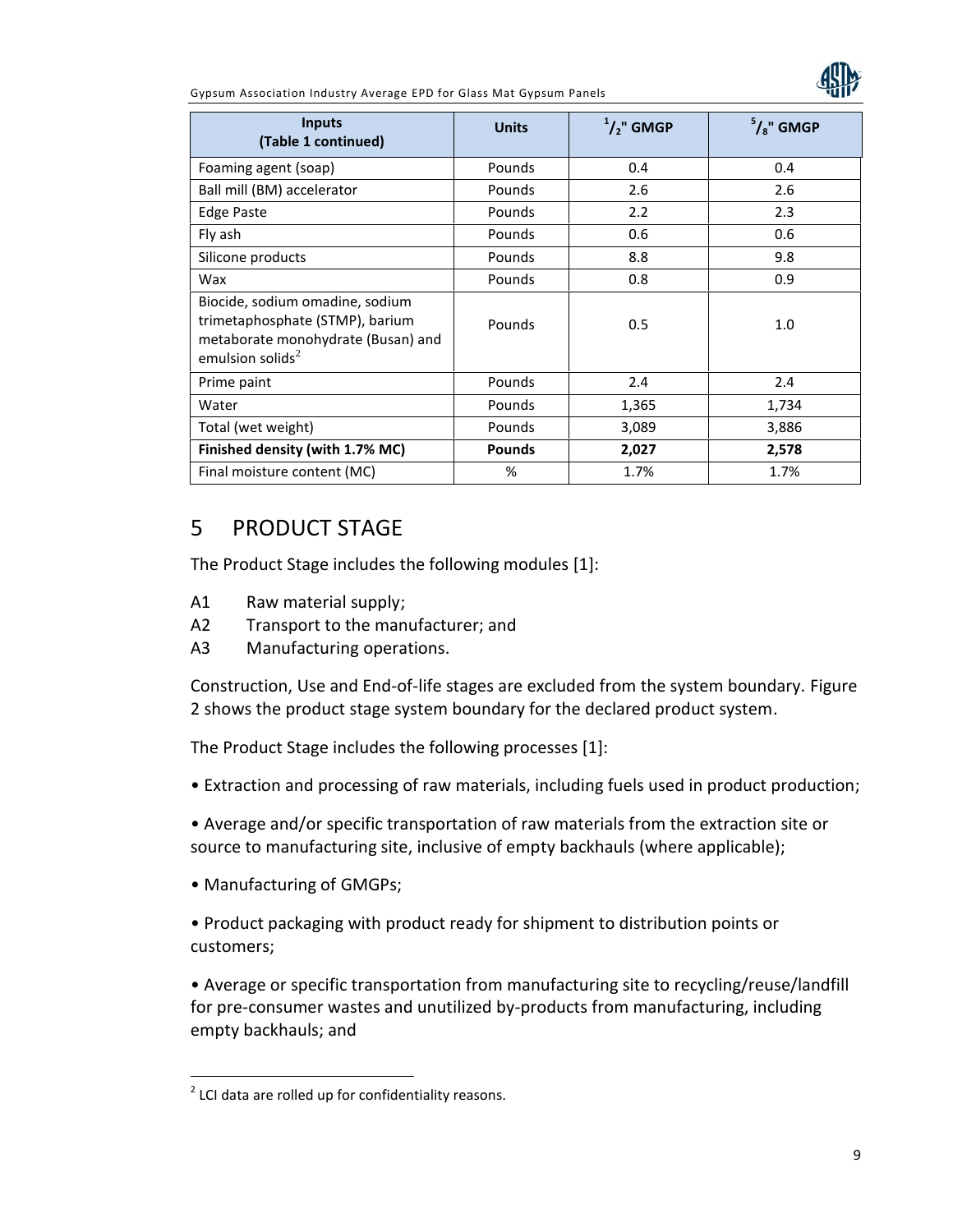

• Final disposition of pre-consumer wastes inclusive of transportation.



#### **Figure 2 Product stage (module A1 to A3) system boundary**

The Product Stage excludes the following processes [1]:

- Capital goods and infrastructure
- Personnel related activities (travel, office operations and supplies)
- Energy and water use related to company management and sales activities that may be located either within the factory site or at another location.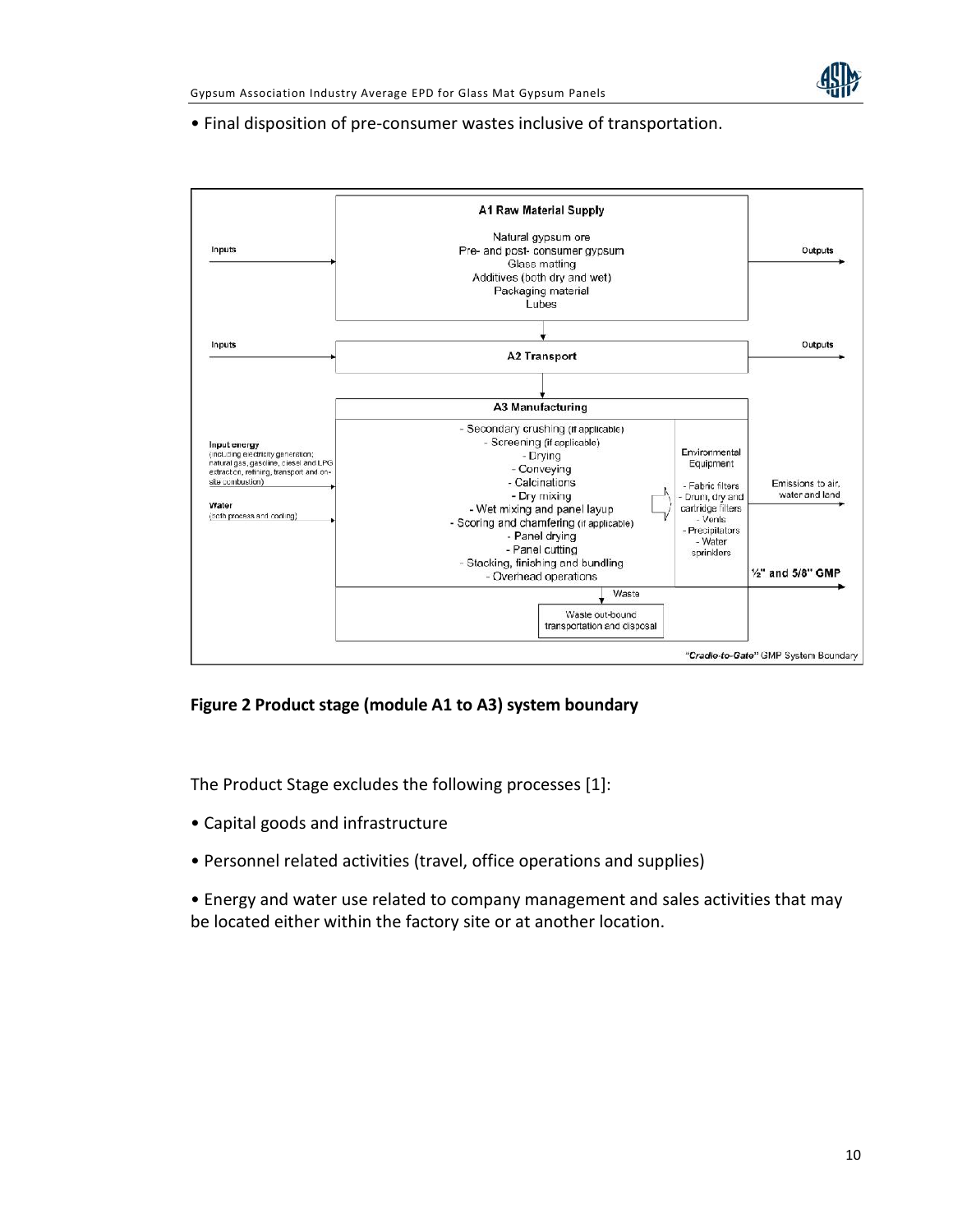

# 6 LIFE CYCLE INVENTORY

### **6.1 DATA COLLECTION AND REPRESENTATIVENESS**

Data collection was based on an initial survey of all GA member facility operations. GA members operate 31 facilities in the USA and Canada producing various GMGP products. Some facilities are 100% dedicated to the production of GMGP while others may produce both GMGP and paper faced gypsum boards. In total 11 facilities operated by the 7 GA company members (American Gypsum Company LLC; CertainTeed Gypsum, Inc.; CertainTeed Gypsum Canada, Inc.; Continental Building Products Operating Company, LLC; Georgia-Pacific Gypsum LLC; National Gypsum Company; PABCO® Gypsum, *a division of PABCO® building products, LLC*; United States Gypsum Company and CGC Inc.) completed LCI data collection questionnaires representing 35% of all GA member facilities producing GMGP. To ensure representativeness, the GMGP manufacturing plant sample also considered the scale of operations including a mix of small, medium and large GMGP production volume facilities, their geographical location in each US census region and their source of gypsum – adjacent quarry, mine, imported gypsum ore and their use of FGD synthetic gypsum. All LCI data were averaged on the annual production basis across facilities.

#### **6.2 CUT OFF RULES, ALLOCATION RULES AND DATA QUALITY REQUIREMENTS**

*The cut-off requirements* as per the ASTM PCR for glass mat gypsum panels, Section 7.2, were followed [1]. All input/output flow data reported by the participating GA member facilities were included in the LCI modelling. None of the reported flow data were excluded based on the cut-off criteria.

*Allocation procedures* observed the requirements and guidance of ISO 14044:2006, Clause 4.3 and those specified in ASTM PCR for glass mat gypsum panels, Section 7.5 [1]. ISO requirements and recommendations were followed for allocation procedures in general (Clause 4.3.4.2) and allocation procedures for reuse and recycling (Clause 4.3.4.3). The majority of the GA facility operations produce other products besides GMGPs as well as other GMGP products other than thickness of  $\frac{1}{2}$ " and  $\frac{5}{8}$ " for exterior sheathing applications and as such allocation was necessary. As a result, plant specific generic formulations for 1 MSF of the two products of interest were used to model and calculate the required input raw (both primary and secondary) and ancillary materials. "Mass" was deemed as the most appropriate physical parameter for allocation used for the GMGPs system (between  $\frac{1}{2}$ " and  $\frac{5}{8}$ " GMGP products and other types of calcined co-products) to estimate the input energy flows (electricity, natural gas, propane, etc.), water input, process emissions and waste flows.

"Mass" was also deemed as the most appropriate physical parameter for allocation of the total environmental load of the quarry system between the main product and co products. For synthetic FGD gypsum, an ISO 14044 conformance system expansion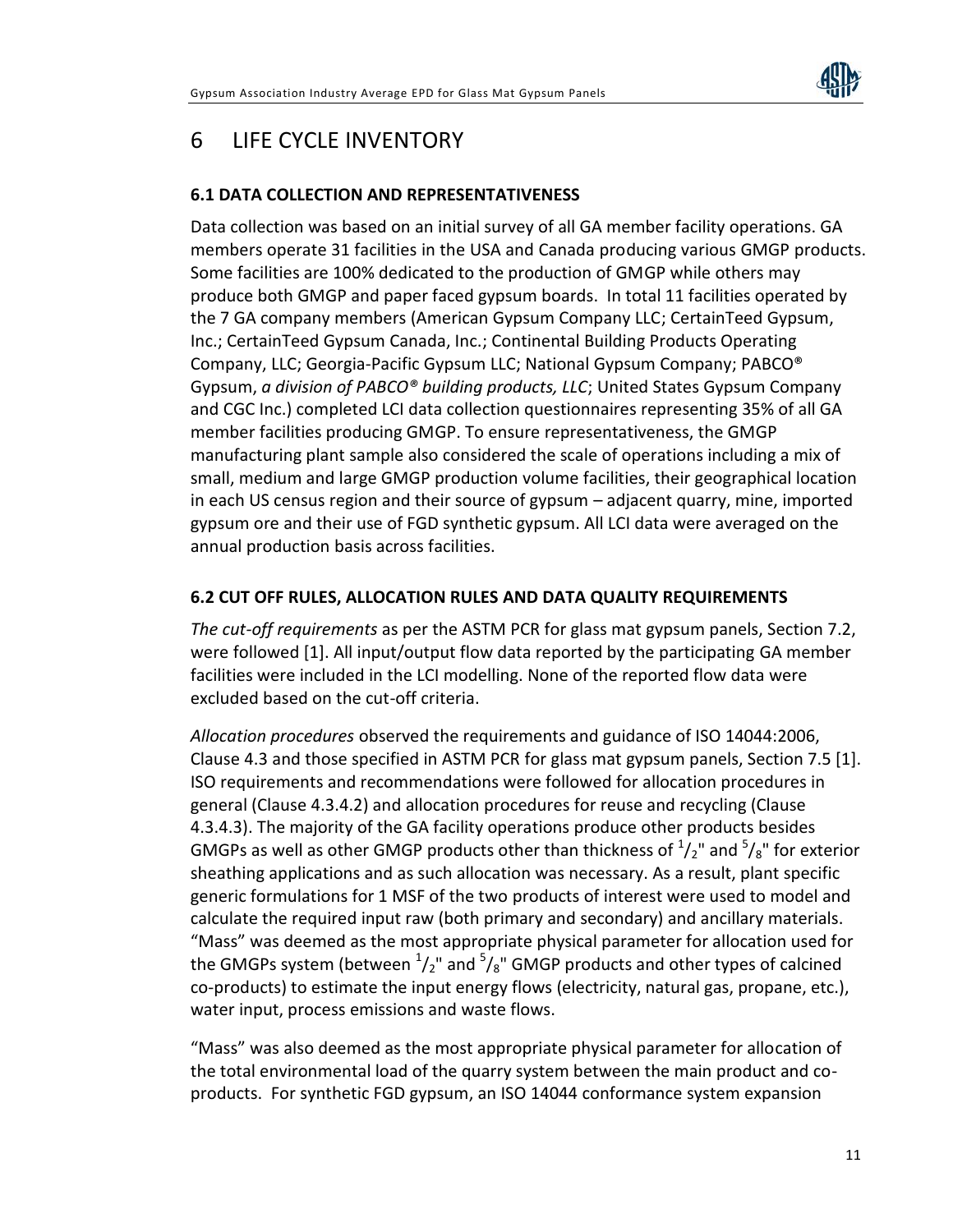

methodology was used whereby the GMGP product system is debited for intermittent treatment of FGD (de-watering, transportation) and credited for avoided landfilling of FGD - see Section 3.2.4 for details [11].

In addition, the following allocation rules are applied- see Section 7.5 [1]:

- Allocation related to transport is based on the mass and distance of transported product;
- The environmental flows related to the disposal of the manufacturing (pre consumer) solid and liquid waste are allocated to module A3 Manufacturing.

*Data quality requirements,* as specified in ASTM PCR for glass mat gypsum panels, Section 7.3, were observed [1]. This section also describes the achieved data quality relative to the ISO 14044:2006 requirements [3]. Data quality is judged on the basis of its precision (measured, calculated or estimated), completeness (e.g., unreported emissions), consistency (degree of uniformity of the methodology applied within a study serving as a data source) and representativeness (geographical, temporal, and technological).

**Precision**: The GA participating member companies through measurement and calculation collected primary data on their production of GMGPs. For accuracy the LCA team individually validated these plant gate-to-gate input and output data.

**Completeness**: All relevant, specific processes, including inputs (raw materials, energy and ancillary materials) and outputs (emissions and production volume) were considered and modeled to provide an industry average for GMGPs with a thickness of  $\frac{1}{2}$ " and  $\frac{5}{8}$ ".<br>The relevant background materials and processes were taken from the US LCI Database (adjusted for known data placeholders known as "dummy"), ecoinvent v 3.1 LCI database for US and Canada and modeled in SimaPro LCA software v.8.1.0.60, April 2016.

**Consistency**: To ensure consistency, the LCI modeling of the production weighted input and output LCI data for the GMGPs used the same modeling structure across the selected GA member facilities, which consisted of input raw and ancillary material, energy flows, water resource inputs, product and co-products outputs, emissions to air, water and soil, and material recycling and pre-consumer solid and liquid waste treatment. Crosschecks concerning the plausibility of mass and energy flows were continuously conducted. The LCA team conducted mass and energy balances at the plant and selected process level to maintain a high level of consistency.

**Reproducibility**: Internal reproducibility is possible since the data and the models are stored and available in GA Athena LCI database developed in SimaPro, 2016. A high level of transparency is provided throughout the EPD report as the weighted average LCI profile is presented for the declared product [13]. The provision of more detailed data to allow full external reproducibility was not possible due to reasons of confidentiality.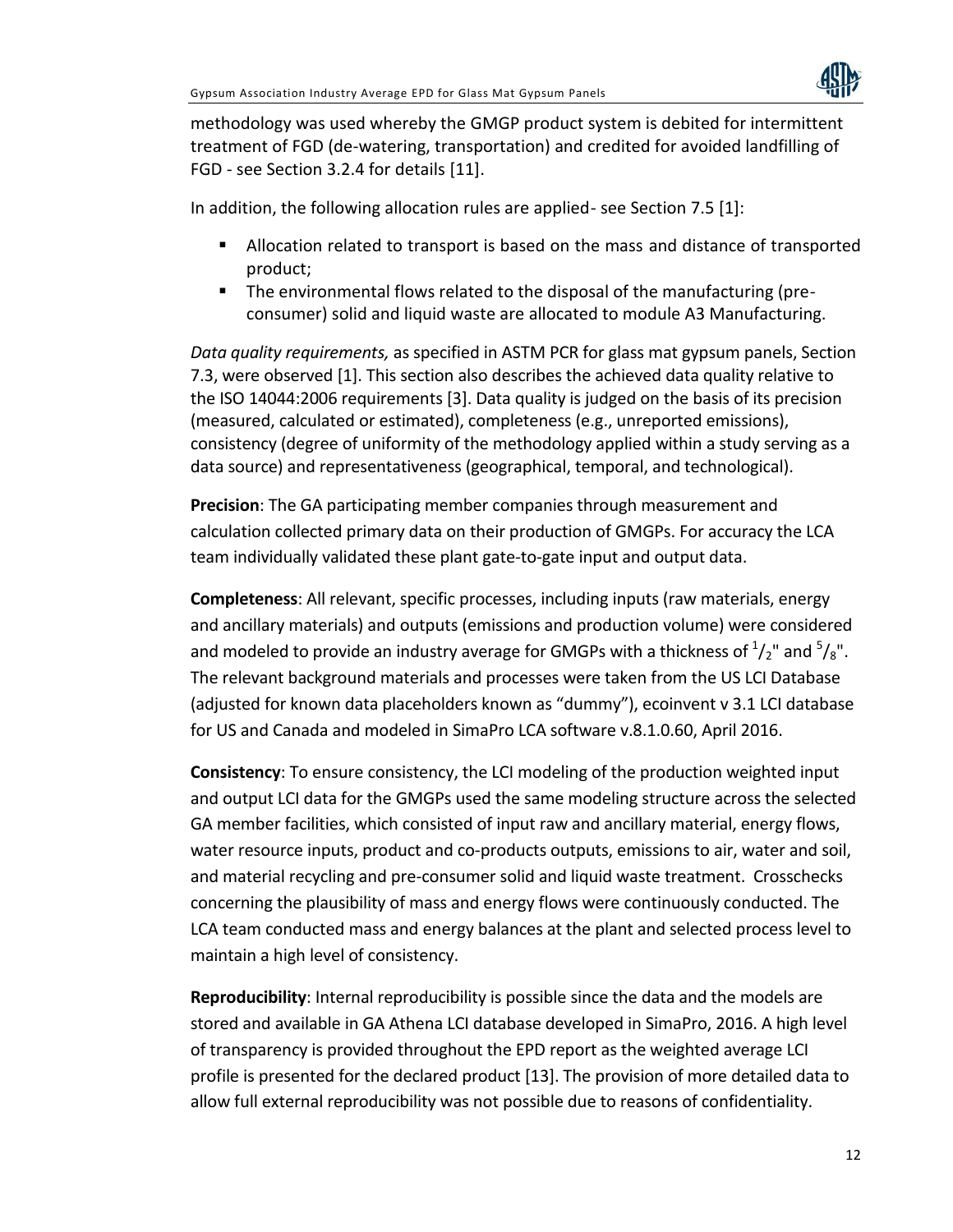

**Representativeness**: The data are representative according to temporal, geographical, and technological requirements as per the ASTM PCR for glass mat gypsum panels, Section 7.1. The representativeness of the data is summarized as follows.

**Time related coverage:** 

- GMGPs manufacturing process- primary collected data from 11 facilities: reference year 2013 (12 months);

- In-bound/ out-bound transportation data- primary collected data from 11 facilities: reference year 2013 (12 months);

- Natural gypsum ore - primary collected data from six quarries and one gypsum ore underground mine: reference year 2010 (12 months); the upstream natural gypsum ore profiles were updated with the most recent U.S., Canada and Spain electricity grids data; the activity data for the natural gypsum ore extraction process are deemed timely robust and no material changes are expected in the quarry/mine operations; - Generic data: the most appropriate LCI datasets were used as found in the US LCI (adjusted) Database, ecoinvent v.3.1 database for U.S., Canada and global, 2014.

- Geographical coverage: the geographical coverage is the U.S. and Canada.
- **Technological coverage: typical or average.**

# 7 LIFE CYCLE ASSESSMENT

### **7.1 RESULTS OF THE LIFE CYCLE ASSESSMENT**

This section summarizes the product stage life cycle impact assessment (LCIA) results including resource use and waste generated metrics based on the cradle-to-gate life cycle inventory inputs and outputs analysis. The results are calculated on the basis of one thousand square feet of GMGP with a nominal thickness of  $\frac{1}{2}$ " and  $\frac{5}{8}$ " (Table 2).

As per ASTM PCR for glass mat gypsum panels, the US EPA Tool for the Reduction and Assessment of Chemical and Other Environmental Impacts (TRACI), version 2.1, 2012 impact categories are used as they provide a North American context for the mandatory category indicators to be included in this EPD [1]. These are relative expressions only and do not predict category impact end-points, the exceeding of thresholds, safety margins or risks. Total primary energy includes the total energy consumed over the cradle-to-gate (modules A1-A3) in delivering the declared unit (including pre-consumer waste treatment). Material resource consumption and generated waste reflect cumulative life cycle inventory flow information. In addition, "recovered materials" indicator (including pre-consumer FGD synthetic gypsum, post-consumer gypsum) is reported under "material resources consumption."

Figures 3 and 4 provide a percent contribution summary by information module for each of the selected LCIA indicators and LCI parameters for  $\frac{1}{2}$ " and  $\frac{5}{8}$ " GMGPs, respectively.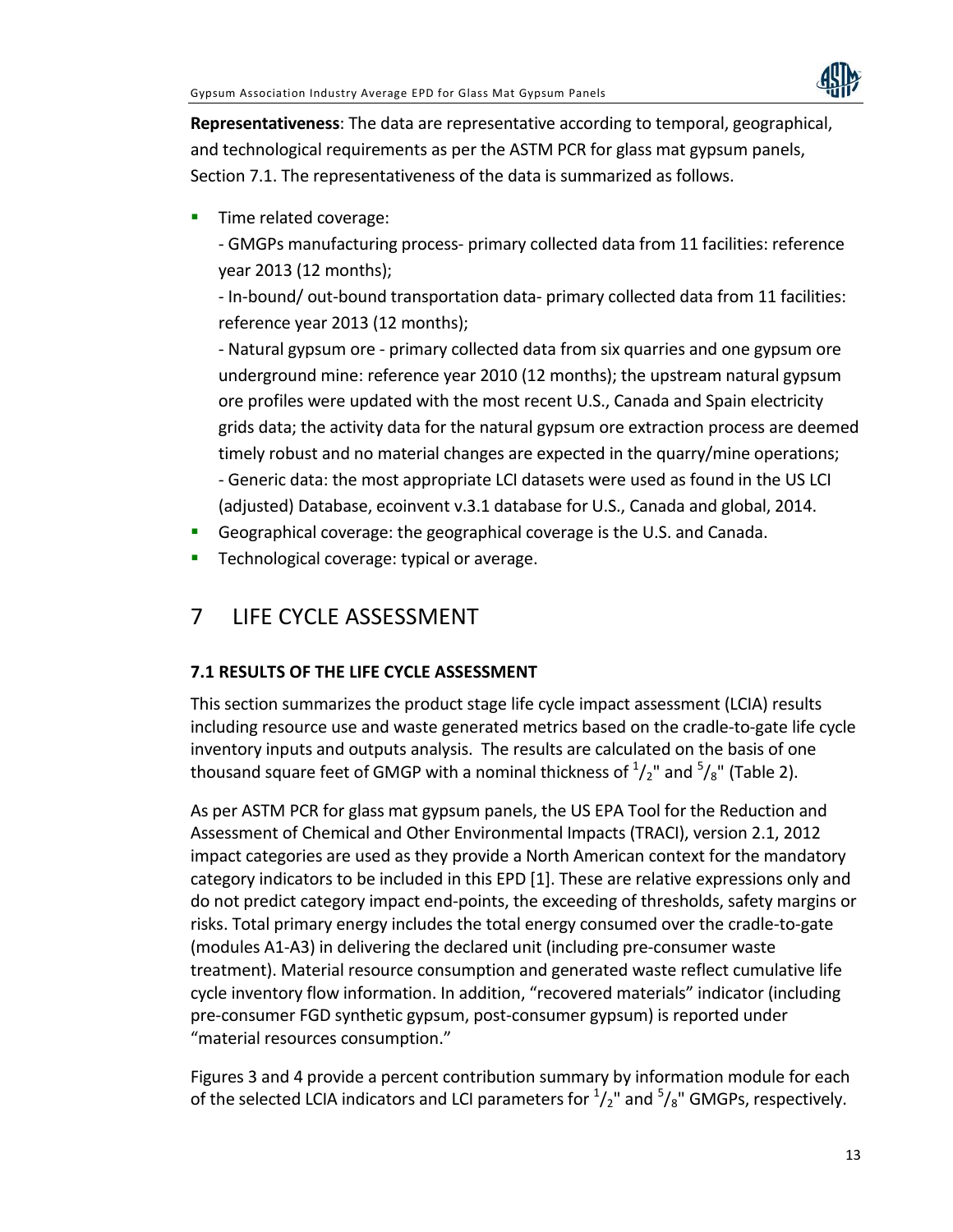Contribution analysis is an analytical method used to support the interpretation of LCA results and to facilitate the reader's understanding of the environmental profile of the declared product.

| <b>Category Indicator</b>                                          | <b>Unit</b>               | 1 MSF<br>$1/2$ " GMGP | 1 MSF<br>$5/8$ " GMGP |  |  |
|--------------------------------------------------------------------|---------------------------|-----------------------|-----------------------|--|--|
| Global warming potential, GWP                                      | kg CO <sub>2</sub> equiv. | 358                   | 417                   |  |  |
| Ozone depletion potential, ODP                                     | kg CFC-11 equiv.          | 5.8E-05               | 6.6E-05               |  |  |
| Acidification potential, AP                                        | kg SO <sub>2</sub> equiv. | 2.8                   | 3.4                   |  |  |
| Eutrophication potential, EP                                       | kg N equiv.               | 0.51                  | 0.58                  |  |  |
| Smog creation potential, POCP                                      | kg $O_3$ equiv.           | 35.1                  | 42.0                  |  |  |
| <b>Total primary energy consumption</b>                            |                           |                       |                       |  |  |
| Non-renewable, fossil, PENR-fossil                                 | MJ, HHV                   | 5,483                 | 6,441                 |  |  |
| Non-renewable, nuclear, PENR-nuclear                               | MJ, HHV                   | 433                   | 483                   |  |  |
| Renewable, solar, wind, hydroelectric, and<br>geothermal, PER-SWHG | MJ, HHV                   | 90                    | 99                    |  |  |
| Renewable, biomass, PER-biomass                                    | MJ, HHV                   | 89                    | 94                    |  |  |
| <b>Material resources consumption</b>                              |                           |                       |                       |  |  |
| Non-renewable materials, NRMR                                      | kg                        | 739                   | 912                   |  |  |
| Renewable materials, RMR                                           | kg                        | 2.1                   | 2.4                   |  |  |
| Recovered materials, RM                                            | kg                        | 102                   | 135                   |  |  |
| Net fresh water, NFW                                               | L                         | 1,705                 | 1,952                 |  |  |
| <b>Waste generated</b>                                             |                           |                       |                       |  |  |
| Hazardous waste, HW                                                | kg                        | 0.27                  | 0.28                  |  |  |
| Non-hazardous waste, NHW                                           | kg                        | 17.5                  | 20.9                  |  |  |

# **Table 2: EPD Summary Results - 1 MSF of <sup>1</sup>/2" and <sup>5</sup>/8" GMGPs**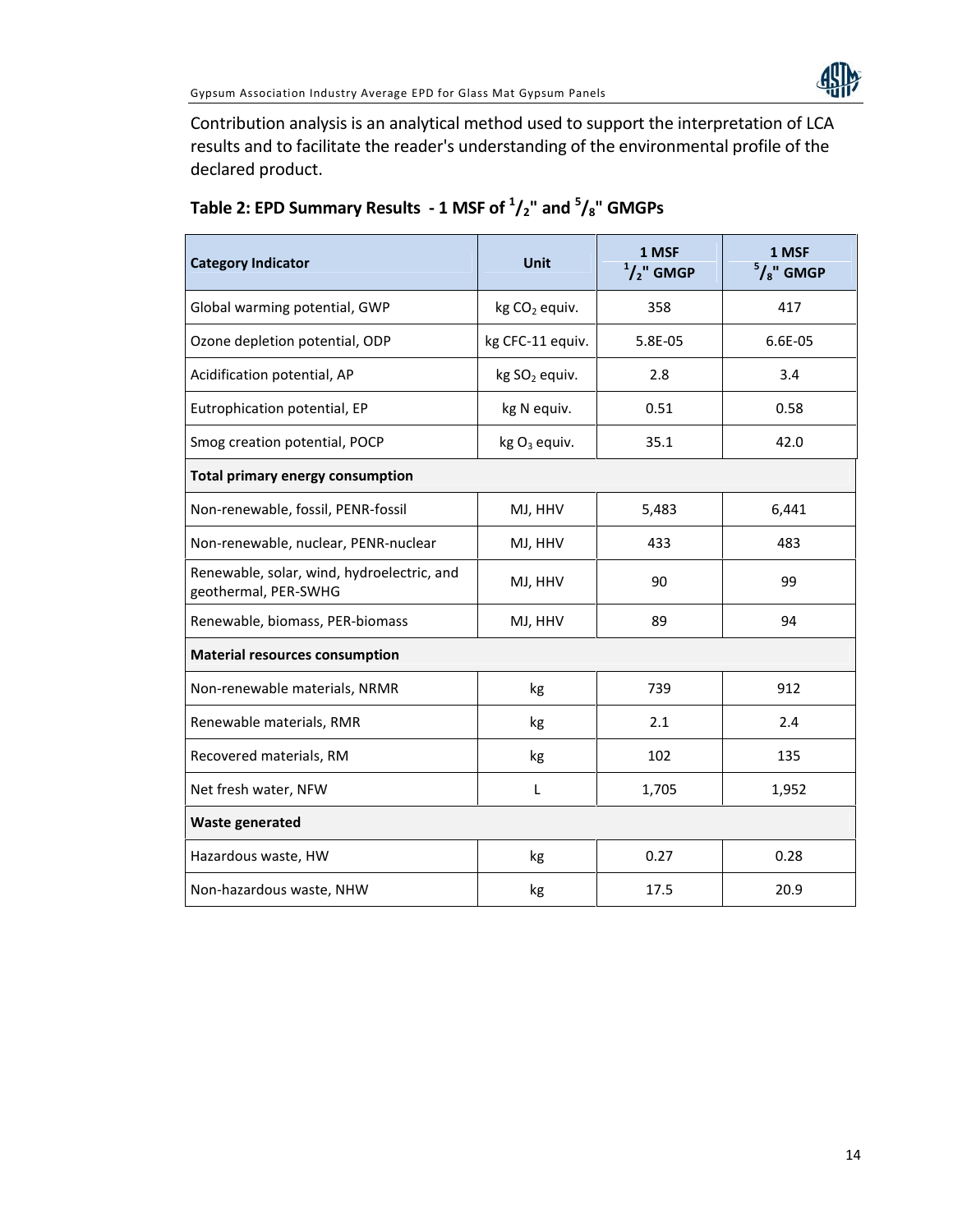

Gypsum Association Industry Average EPD for Glass Mat Gypsum Panels



**Figure 3: EPD Results by Information Module – 1 MSF of <sup>1</sup>/2" GMGP – % Basis**



**Figure 4: EPD Results by Information Module – 1 MSF of <sup>5</sup>/8" GMGP – % Basis**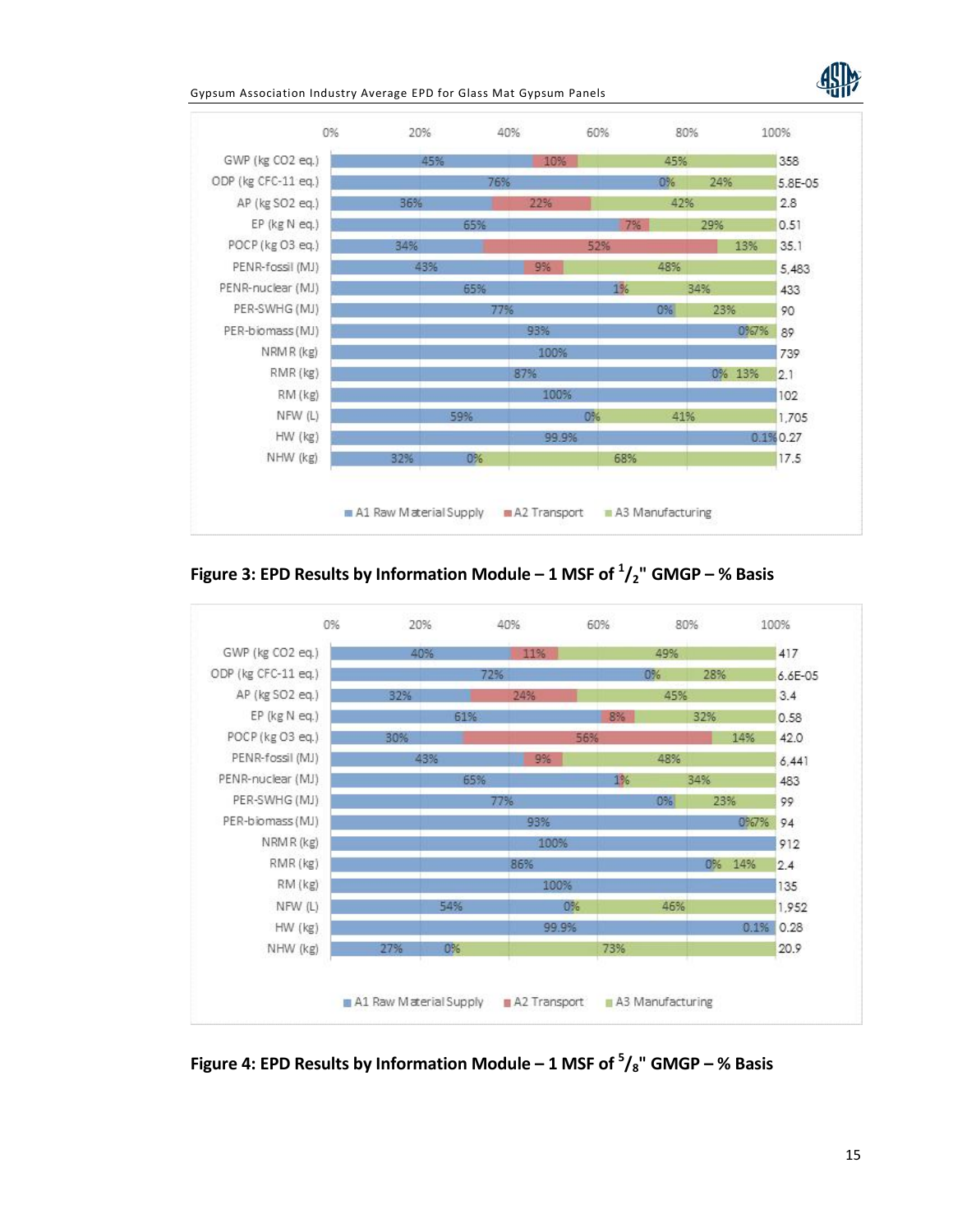

### **7.2 INTERPRETATION**

The cradle-to-gate manufacture of 1 MSF of  $\frac{1}{2}$ " and  $\frac{5}{8}$ " GMGP embodies about 6.1 GJ and 7.1 GJ of primary energy use and emits in the order of 358 kg and 417 kg of greenhouse gases, respectively. For both panel thicknesses, over 90% of the total primary energy is derived from non-renewable fossil fuels.

Across the three production information modules, Module A1 Raw Material Supply, generally contributes the largest share of the LCIA category results – accounting for between 30% (smog) and 76% (ozone depletion) of the impact burden. The application of pre-consumer FGD synthetic gypsum and post-consumer gypsum material in the manufacturing process is beneficial for the gypsum industry as it reduces the dependency on non-renewable material resources (natural gypsum ore).

With the exception of acidification and smog potential impacts, Module A2 Transportation is generally a minor contributor (<10%) to the overall impact of GMGPs.

Module A3 Manufacturing is responsible for a significant share of total energy use (50%) and is generally the largest source of greenhouse gas emissions (over 45%), acidification potential (over 42%) and non-renewable fossil energy (48%). Plant energy use, specifically natural gas and electricity use, are the largest contributors to the manufacturing burdens.

### 8 ADDITIONAL ENVIRONMENTAL INFORMATION

### *Health Protection Manufacture*

The OSHA standards are applicable and followed.

- U.S. Department of Labor, Occupational Safety & Health Administration (OSHA), 29 CFR, PART 1910 Occupational Safety and Health Standards. (https://www.osha.gov/pls/oshaweb/owasrch.search\_form?p\_doc\_type=STANDARDS& p\_toc\_level=1&p\_keyvalue=1910 )

No additional health protection measures extending beyond mandatory occupational safety measures for commercial operations are required.

• *Environmental Protection Manufacture and Equipment* The GA member manufacturing facilities comply with the regional (U.S. and Canadian) environmental protection requirements, monitor and report the emissions to air during the manufacturing process as per the following: - EPCRA Section 313 Toxic Release Inventory Reporting (U.S.) (http://www.ecy.wa.gov/epcra/section313.html )

- The Canadian National Pollutant Release Inventory (NPRI) reporting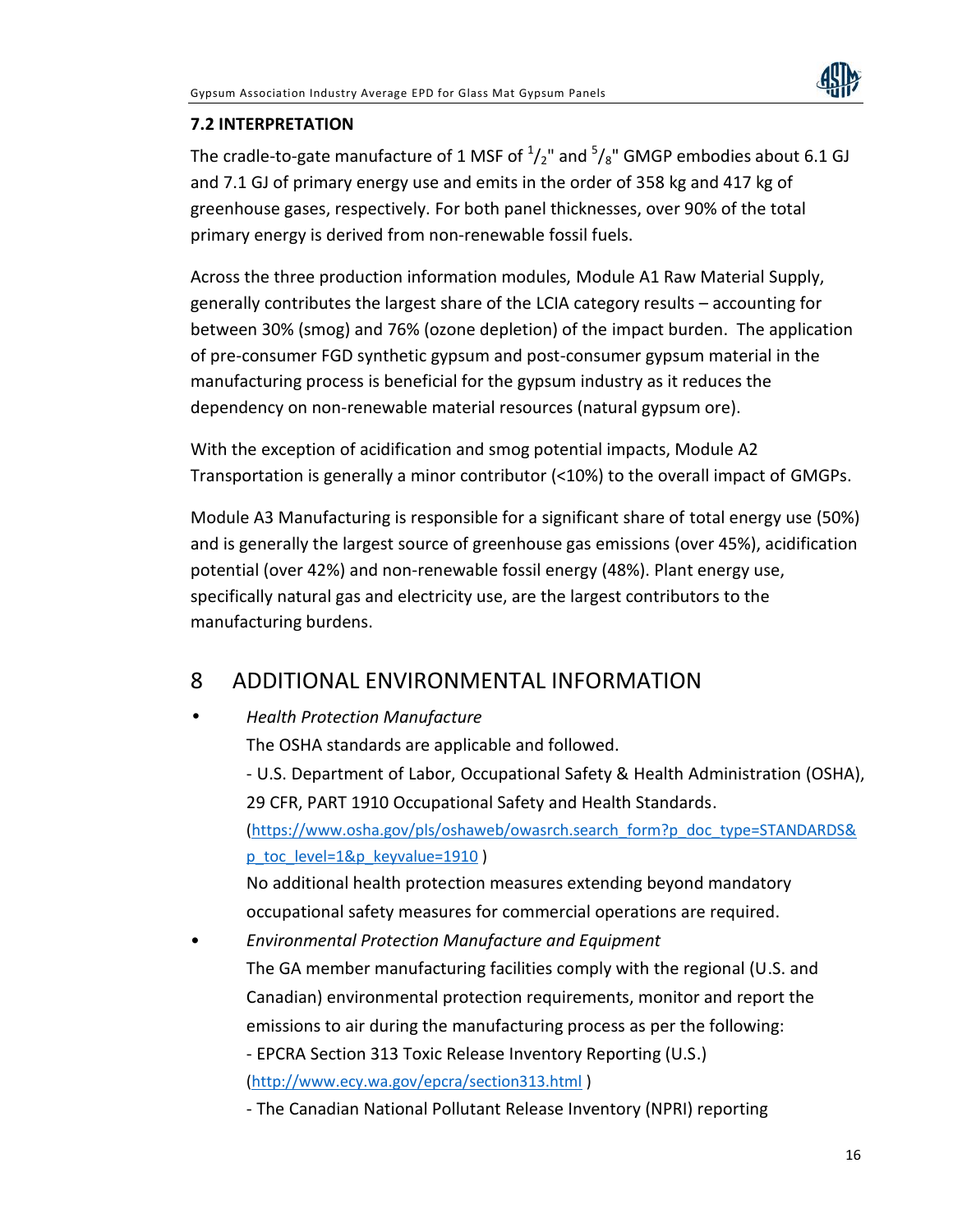

#### (http://www.ec.gc.ca/inrp-npri/default.asp?lang=En&n=4A577BB9-1 )

Environmental equipment typically used in the GMGPs manufacturing facilities are as follows: fabric filter – high temperature (baghouse), fabric filter- low temperature (baghouse), bin vent filter, drum filter, dry filter, cartridge filter, precipitator and water sprinkler for dust control.

## 9 DECLARATION TYPE AND PRODUCT AVERAGE DECLARATION

The type of EPD based on this EPD project report is defined as:

- A "Cradle-to-gate" EPD of GMGPs covering the product stage (modules A1 to A3) and is intended for use in Business-to-Business communication.

GA EPD of GMGPs UNSPSC Code 30161500 falls under the description:

- An average product EPD, as an average from several GA manufacturers' facilities

(In this case, GA member manufacturers as listed under "GA Member Companies Corporate Locations," see pg. 3).

- GA EPD represents an average performance for the GMGPs with a nominal finished thickness of  $\frac{1}{2}$ " and  $\frac{5}{8}$ ".

### 10 DECLARATION COMPARABILITY LIMITATION STATEMENT

The following ISO statement indicates the EPD comparability limitations and intent to avoid any market distortions or misinterpretation of EPDs based on the ASTM PCR for glass mat gypsum panels:

- EPDs from different programs (using different PCR) may not be comparable.

- Declarations based on the ASTM PCR for glass mat gypsum panels are not comparative assertions; that is, no claim of environmental superiority may be inferred or implied.

### 11 EPD EXPLANATORY MATERIAL

For any explanatory material, in regard to this EPD, please contact the program operator.

### **ASTM International**

Environmental Product Declarations

100 Barr Harbor Drive,

West Conshohocken,

PA 19428-2959, http://www.astm.org